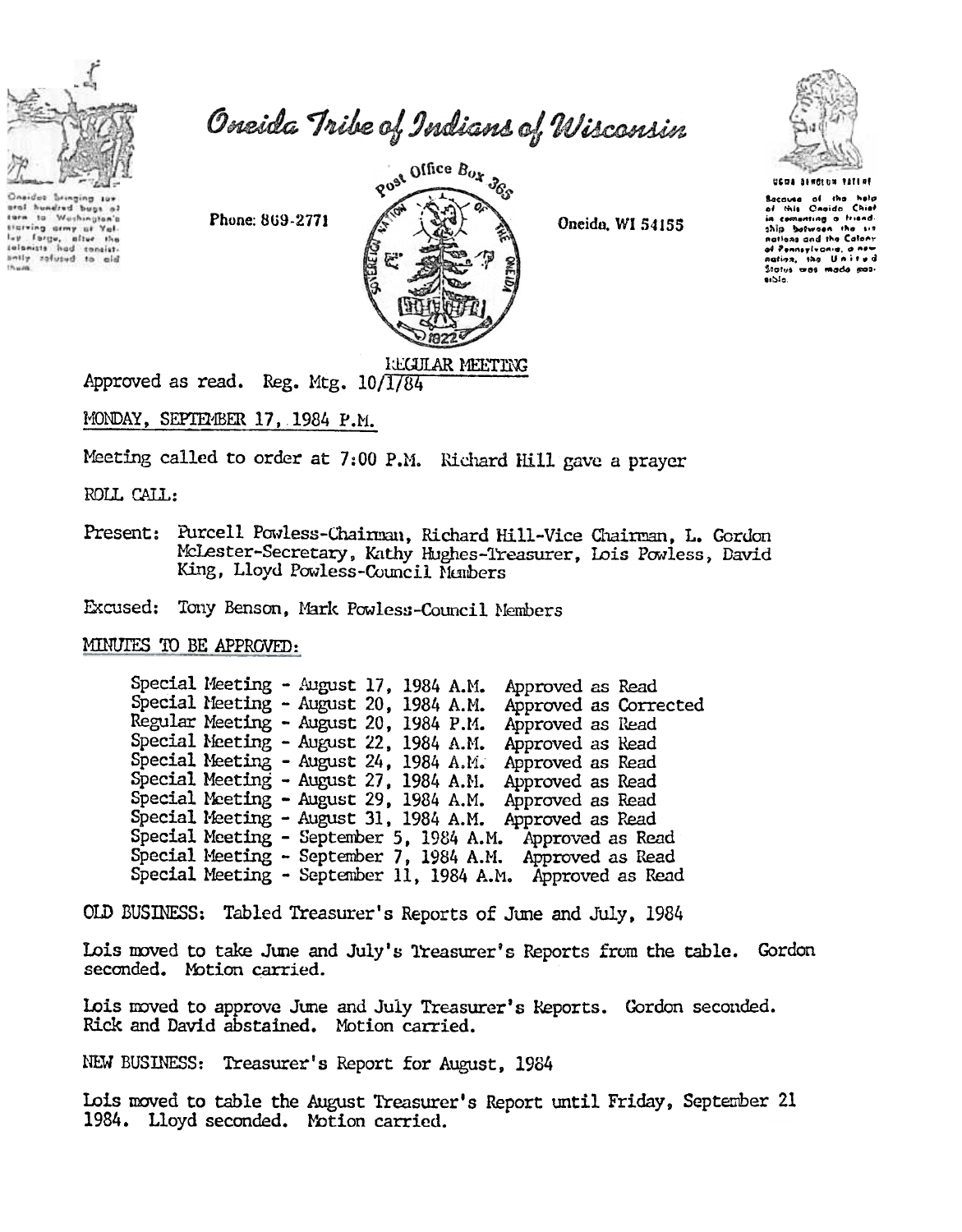Oneida Tribe of Indians of Wisconsin Regular Meeting - September 17, 1984 Page 2

NEW BUSINESS (CONTINUED): Oneida Housing Authority Reports for July and August, 1984.

Lloyd moved to have only the Minutes and the Treasurer's Reports on the agenda for the monthly meeting unless requested specifically. Rick seconded. Lois abstained. Motion carried.

Gordon moved to approve the Oneida Housing Authority Reports for July and August, 1984. Motion carried.

200-LAND COMMITTEE RECOMMENDATIONS OF AUGUST 28, 1984

- 1. Lois moved to approve the recommendation of the Land Committee to not take any action on the request from Mrs. Acheson to purchase her interest in the house located at the junction of "E" and "EE". Lloyd seconded. Motion carried.
- 2&3 The Land Committee recommended sending the Gordon Larsen property and the Burkel property to the Negotiation Committee. After discussion on the two recommendations, Rick moved to table these two items and have Lois Powless, Liaison, work with the Land Acquisition Committee and develop a strategy plan for purchase of land or property with homes for the Tribe and bring the plan back for review the first part of October. Kathy seconded. Motion carried.

LAND COMMITTEE RECOMMENDATIONS OF SEPTEMBER 10, 1984

- 1. Kathy moved to approve the modification of Hank Skenandore. Lloyd seconded. Motion carried.
- 2. Lois moved to approve the proposed lease of Bonnie Nicholas. Rick seconded. Kathy moved to table for correction. Lois seconded. Lloyd and Rick opposed. David abstained. Motion carried.
- 3. Gordon moved to approve the proposed lease for Mark and Debbie Powless. Lloyd seconded. Rick moved to table for more information and clarification. David seconded. Lois abstained. Motion carried.
- 4. Lois moved to approve the H.I.P. Report. Kathy seconded. Motion carried.
- 5. Gordon moved to approve Chris Doxtator's Land Office report. Rick seconded. Motion carried.
- 6. Gordon moved to approve the decision to deny Loretta Metoxen's request to adjust her lease payment because three acres of her land washed out (\$30.00). Rick seconded. Motion carried.